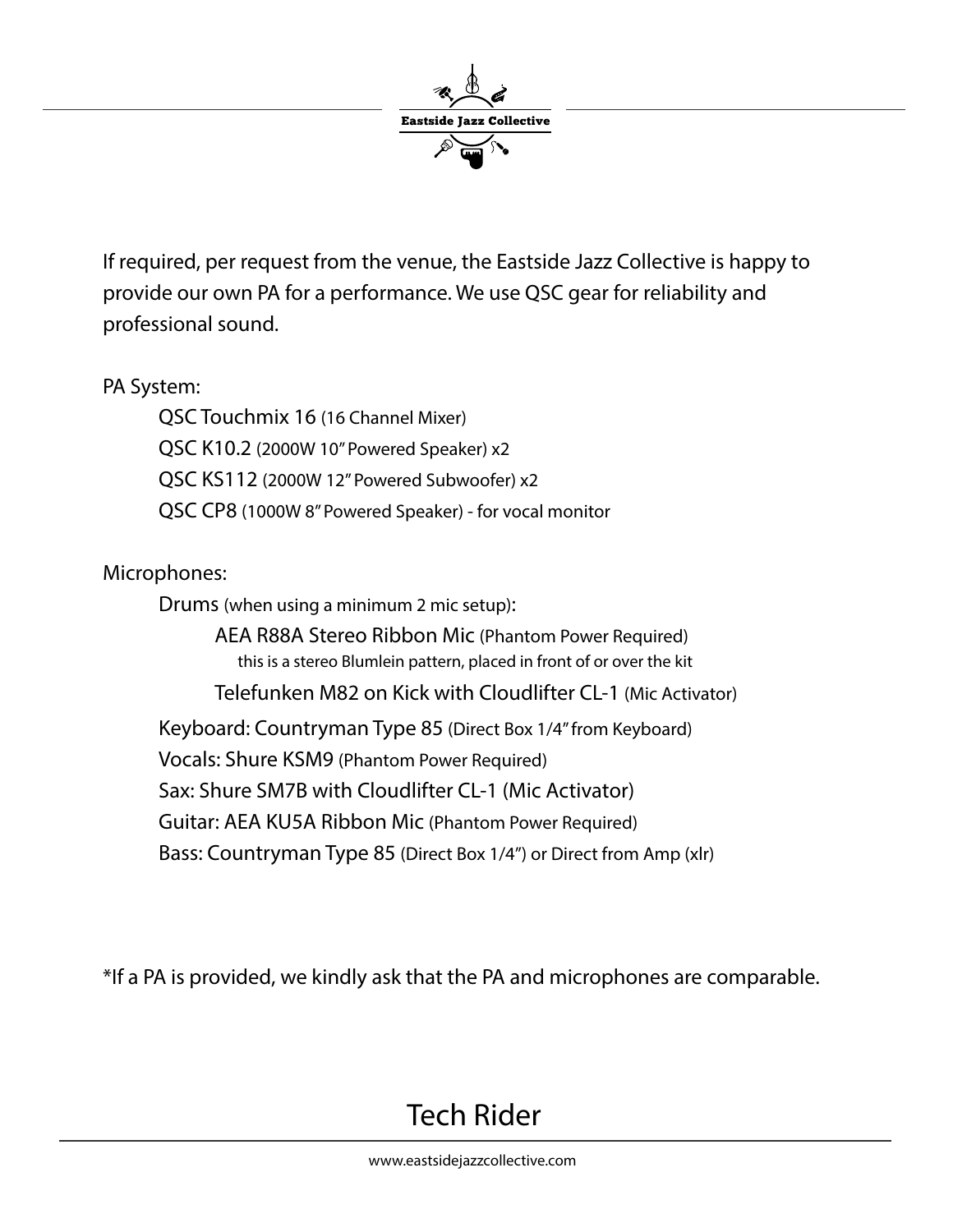

The Eastside Jazz Collective will provide their own instruments, unless requested to be part of a concert that is utilizing a backline. Below is the EJC's gear:

Drums:

Yamaha Stage Custom Birch: 20" bass drum, 10" mounted tom, 13" floor tom Snare: DW 14" maple with wood hoops Vic Firth brushes and sticks Kick Drum Pedal: DW 7000PT Hi-Hats: 14" Zildjian S Family Mastersound -or- 15" vintage Zildjian Avedis

 Cymbals: (setup varies on room dynamics) Ride: 20" vintage Zildjian Avedis Crash: 15" Zildjian K Custom Fast Crash Crash: 16" Zildjian A Med Thin Crash

Keyboard:

 Yamaha MOXF8 Amp: Behringer Ultratone K900FX

Saxophones:

 Soprano Sax: Yamaha Alto Sax: Yamaha Tenor Sax: Selmer Baritone Sax: Selmer

# Tech Rider